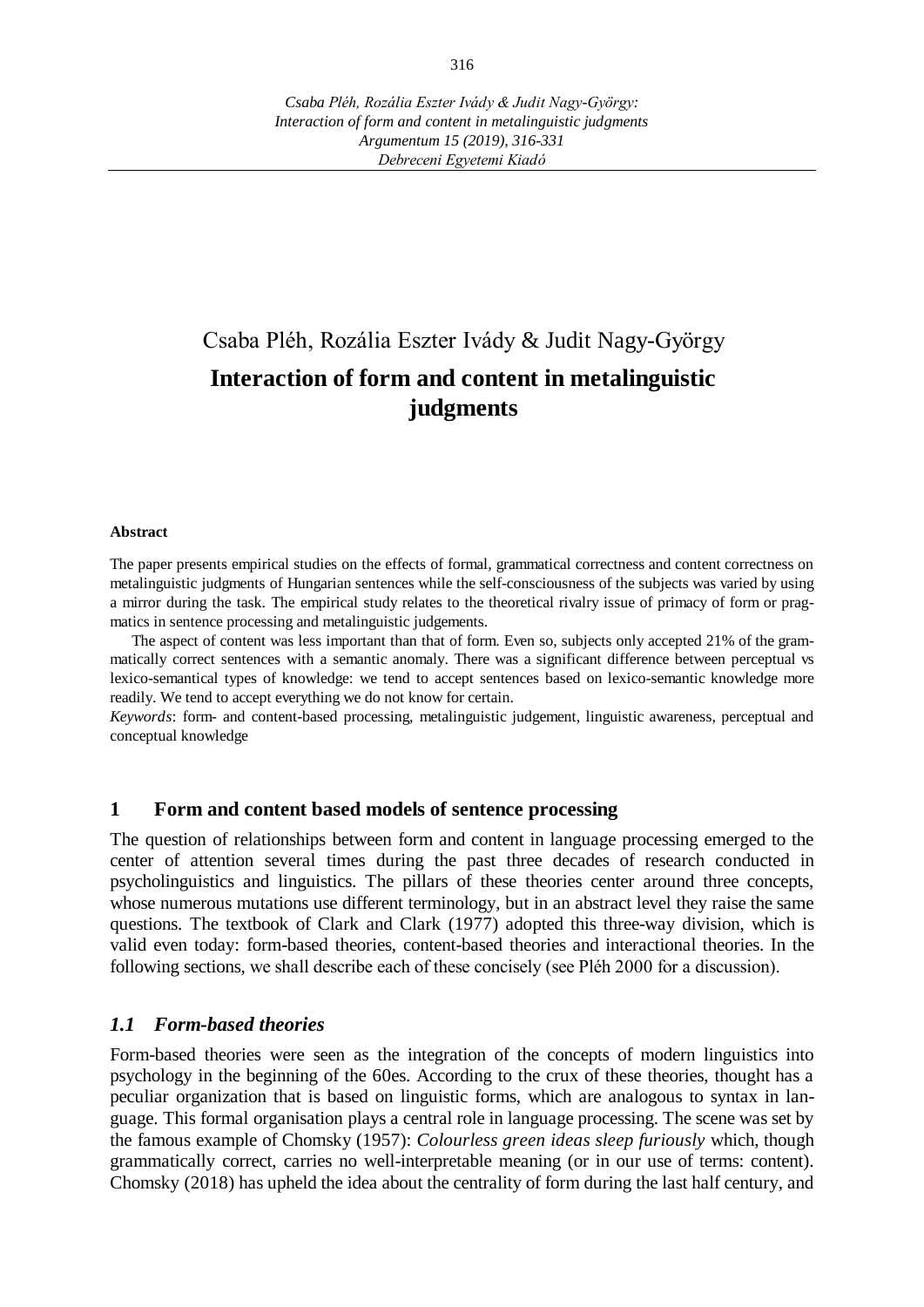*Csaba Pléh, Rozália Eszter Ivády & Judit Nagy-György: Interaction of form and content in metalinguistic judgments Argumentum 15 (2019), 316-331 Debreceni Egyetemi Kiadó*

many psycholinguist followed him. According to devotees of form-based psycholinguistics the paucity of the role of content is reflected in sentence processing as well. All the different formbased theories focus on the following aspects:

*Syntax-based processing*. The syntactic analysis is independent of meaning (content). The results of the classic Miller and Isard (1963) study showed that syntactic errors (*Boy the bitten by was a dog*) pose a larger or at least a different type of difficulty for sentence processing than semantic rarities (*The dog was bitten by a boy*).

*Bottom-up direction in processing.* The leading principle is formal processing without semantic assistance (without support of content), and usually, in the architecture there can be no top-down effects found (Fodor 1983). This is true to such an extent that structural strategies work even when following them leads to an implausible or even impossible result. According to Ferreira and Clifton (1986, Clifton & Ferreira 1987) the two different possible interpretations pose a more serious difficulty to comprehension in example (2) than in example (1), even though as the asterisk shows in example (2) one of the interpretation is not possible because of the inanimate noun.

| (1) The defendant examined | was incoherent. |  |
|----------------------------|-----------------|--|
|                            | the papers.     |  |
| (2) The evidence examined  | was incoherent. |  |
|                            | * the papers.   |  |

*Modularity*. The proposed independence and primacy of form in processing suggests a fast, shallow, reflex-like (modular) processing suggested by Fodor (1983) and elaborated for language comprehension by Forster (1979, Forster & Olbrei 1973). The entire Cooper and Walker (1979) edited volume showed a clear exposition of this attitude.

*Secondary, delayed effect of meaning*. The modular architecture of processing suggests a secondary and slower involvement of content as contextual knowledge, the emphasis falls on the supposition that the effect of knowledge essentially follows automatic processing. This view is underpinned by the results of Thuma and Pléh (2000): in sentences containing ambiguous phrases (as in sentences (3) and (4)) up to an interval of 200-300 ms the associates of the irrelevant meaning are also activated. In the examples given below, the associate  $\text{crow} \rightarrow \text{raven}$ is activated, even in (4) where it is an irrelevant nominal meaning not interpretable for the given sentence. This also happens even with suffixed forms in Hungarian when the suffixed form clearly indicates that the stem is not a nominal form (Gergely & Pléh 1994).

(3) *In the village every morning the cocks crow*.

(4) *All I could hear was the cocks crowing.*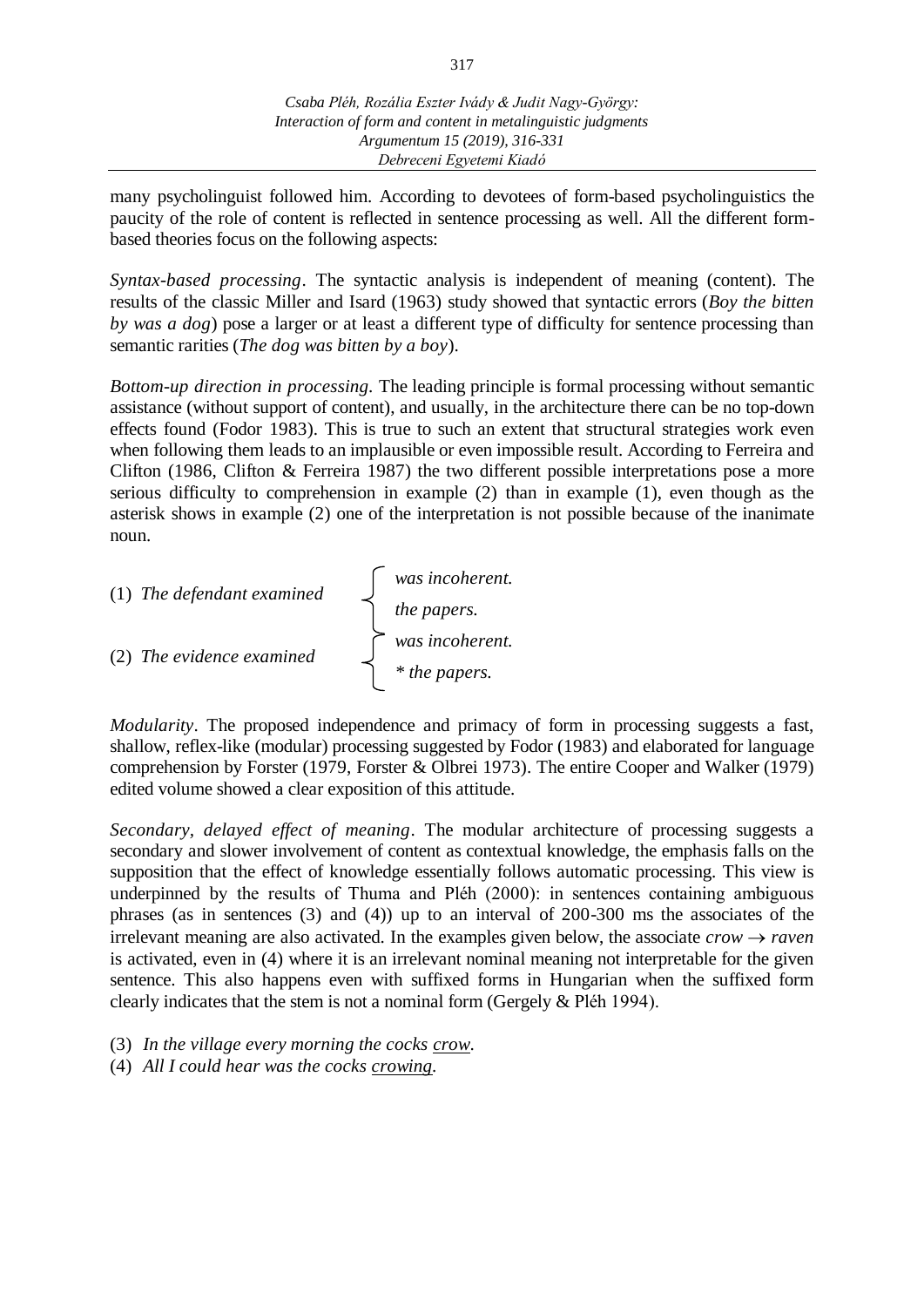# *1.1 Content-based (pragmatic) theories*

Content-based theories stress the leading role of pragmatic and semantic considerations: they emphasize that there are two basic hypotheses that guide comprehension (Clark & Clark 1977; Pléh 2000):

- i. The interlocutor co-operates and thus helps the hearer to find out what he/she is about to say.
- ii. He/she talks about whatever is relevant to him/her.

During four decades of their existence, these content-based theories have been characterized by a few basic principles.

- *Semantic start-off*: in comprehension the most important starting factor is meaning and conceptual relevance. We only resort to analyzing forms if our knowledge (our background knowledge and the context) does not provide a firm landing for interpretation.
- *Top-down information flow*: in comprehension, knowledge-based expectations meet the representation of the input in the early phase of processing.
- *The immediate effect of content*: this appears in content-based interpreting shortcut strategies. In the sentence *The biscuits were chewed by the boy* it is enough to identify the words *boy, chew* and *biscuit*, since there is only one way these can form a possible meaning, and to reproduce this there is no need for syntactic analysis, and the passive transformation does not create difficulties, as the classic study of Slobin (1966) showed it (Clark & Clark 1977).
- *Pragmatic benefit principle*: the co-operation principle of Grice (1975), and the relevance principle of Sperber and Wilson (1995) guides the process of comprehension as well and the mutual supposition of this principle helps comprehension. This gives the above process a social frame.

The effects themselves are different with respect to the source of the information, as shown in Table 1 based on Pléh (2000).

| <b>Pragmatic basis</b> | <b>Effect on comprehension</b>                                                                                                               |  |
|------------------------|----------------------------------------------------------------------------------------------------------------------------------------------|--|
|                        | Effect of categorical information. E.g., the subject of a transitive sentence<br>should be animate.                                          |  |
| Knowledge              | Effect of specific information. E.g., knowledge about SPARROWs presup-<br>poses certain propositions (grey, city dwelling etc.).             |  |
| Context                | The context of the subject helps comprehension. E.g., knowledge about the<br>topography of Paris helps the understanding of a Maigret novel. |  |
| <b>Discourse</b>       | Previous utterances guide comprehension.                                                                                                     |  |
| Conversation           | Previous utterances evoke certain models and mutual schemata in the inter-<br>locutors (Pickering & Garrod 2004).                            |  |

*Table 1. Pragmatic types of knowledge and their effect on comprehension*

### *1.2 Component interaction models*

Component interactional views are openly eclectic: they advocate that both form and contentbased processing is needed, one of them being responsible for the flexibility of human language, the other for the rapidity of comprehension. At the same time, interactional concepts suppose that computed representations themselves are adaptive, moreover the order of computations is not carved in stone, it is also flexible.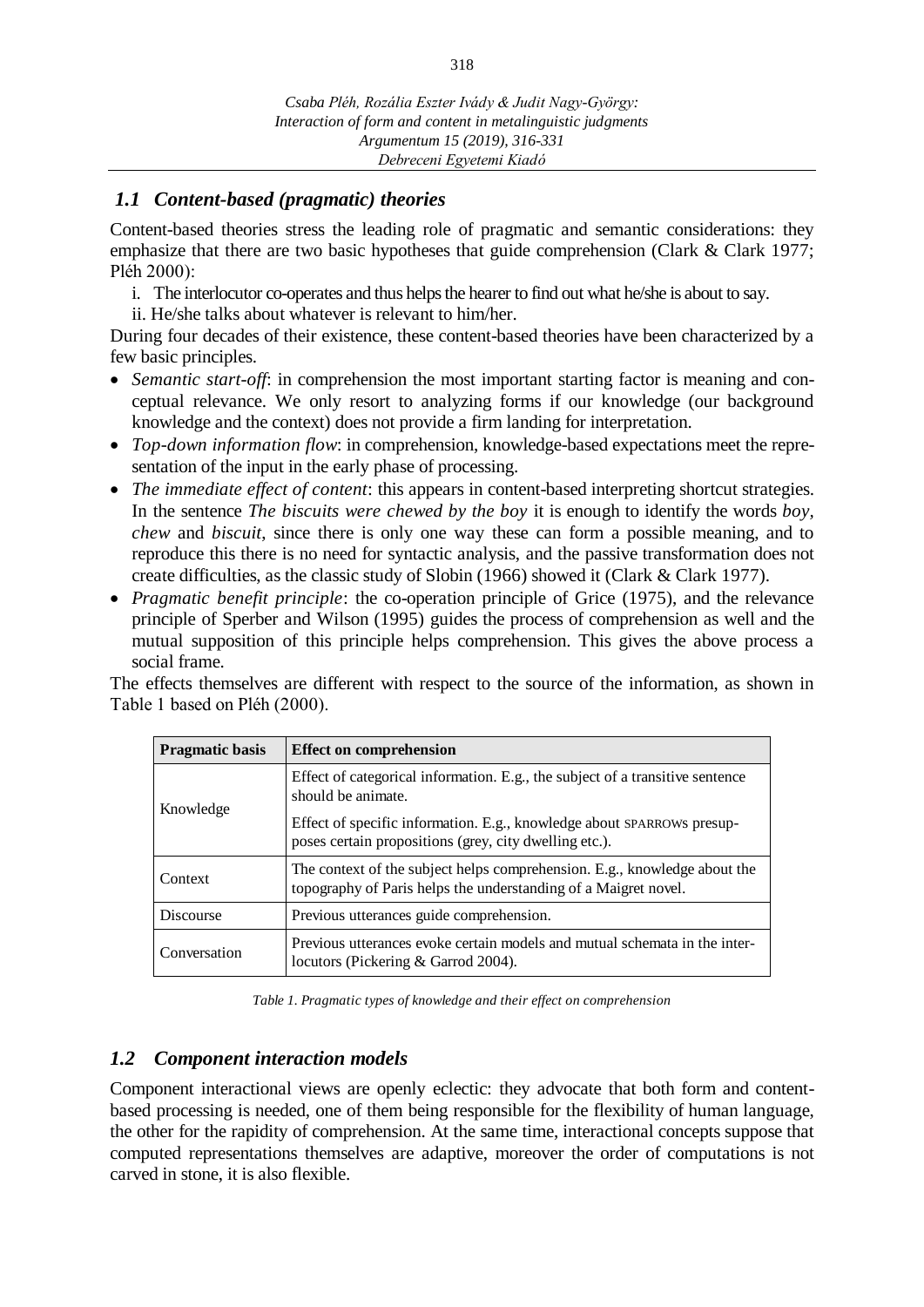- *Dynamic information flow* characterizes comprehension. Effects from the direction of the stimulus and the expectations both appear in comprehension. They are weighed depending on the grade of expectedness of the verbal material.
- *Changing adaptive representations*. If content allows so, formal analysis recedes to the background. According to the classic concept of semantic irreversibility proposed by Slobin (1966) analyzing certain sentences the irreversibility, i.e. implausibility of grammatical roles can be a support in understanding. Example (6) is more difficult than (5) due to a more complicated syntactical structure, while there is no difference between examples (7) and (8) in difficulty, even though (8) is also in the more complicated passive voice structure, since in these latter two sentences the noun at the beginning of the sentence cannot be the subject of the sentence on the basis of our world knowledge.
- (5) *The goat chases the lamb.*
- (6) *The lamb is chased by the goat.*
- (7) *The dog chews the bone.*
- (8) *The bone is chewed by the dog.*
- *The timing of the activation of content is adaptive*. In the case of customary, coherent material, the activation of content is primary, whereas in cases of broken coherence we rather fall back on form-based strategies (Marslen-Wilson & Tyler 1980).

The basic characteristics of these three views are summarized in Table 2.

**Principle of close reading**: separate components of comprehension, late effect of knowledge **Reading between the lines**: early activation of knowledge is a leading part of comprehension **Flexibility principle**: the extent of formal and content-based processing depends on our goals

*Table 2. Three approaches about the role of knowledge in comprehension*

### **2 Relationships between comprehension and linguistic judgment**

While the central problem in the field of sentence processing models was the relationship between form and content, the classical problem of sociolinguistics in the same period was formal determinism and how language variations affect grammaticality judgments. These two fields of study hardly contacted each other. Since the aim of our investigation is the creation of this bond, we try to define the relationships that would be possible connecting grammaticality judgment and models of comprehension. First, we outline speculative cognitive models for metalinguistic judgment tasks that are one of the basic tools of sociolinguistic research into the factors determining acceptability.

### *2.1 Consonant process, linear model*

We could postulate a model between comprehension and judgment that would identify the two concepts as being in total harmony: if a string can be understood, it is assumed to be 'correct', and if it is not comprehensible we judge it to be 'incorrect'. Moreover, on a temporal plane, grammaticality judgment would follow comprehension. This is shown on Figure 1.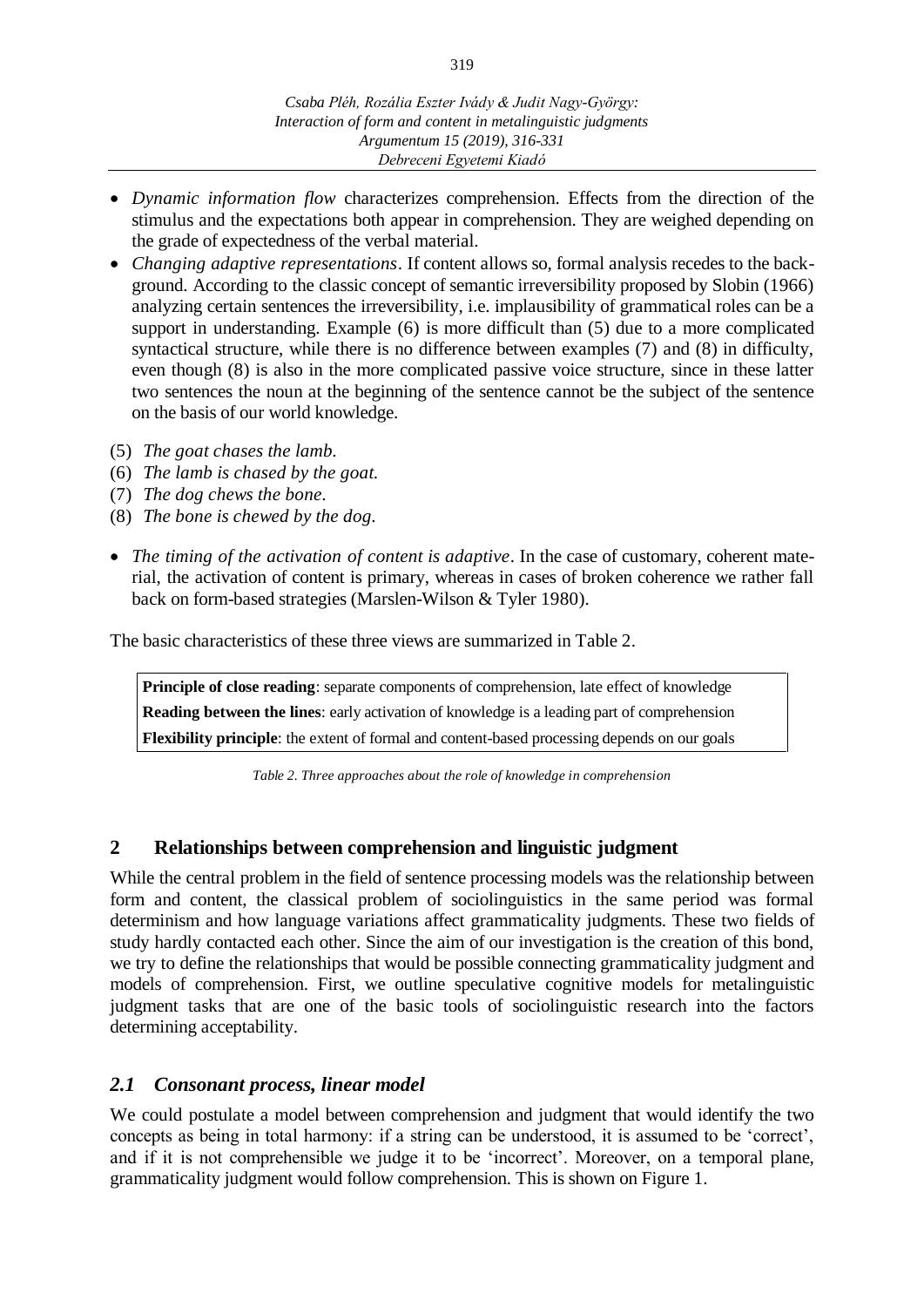

*Figure 1. Model of judgment and comprehension as identical processes*

People, however, use form-based processes extensively in their everyday judgment. In the speech of foreigners, they note specific errors even if they do understand the sentence, as in cases (9) and (10).

- (9) \* *I never did not say that*.
- (10) \* *I did not went to home*.

On the other hand, they do not necessarily consider as faulty those sentences the comprehension of which poses a challenge to the cognitive system, or as Sperber (2010) claims are even rated as indicating sophisticated thinking as in examples (11) and (12).

- (11) "*Consciousness is a being, the nature of which is to be conscious of the nothingness of its being*." Jean Paul Sartre
- (12) "*Beauty is a fateful gift of the essence of truth, and here truth means the disclosure of what keeps itself concealed."* Martin Heidegger

# *2.2 Partner oriented double process theory*

This concept is based on considerations of a social psychological nature. *Self-serving bias* (Ross 1977) is a widely accepted phenomenon in social psychology, according to which people have a tendency to suppose that their attitudes, opinions, values and behavior falls in line with the attitude, opinion, value and behavior of the majority of the people. In an acceptability judgment (as that of grammaticality) this bias could launch two possible processes.

- SOCIAL IDENTITY: if I do not understand it, nor will others, therefore it is incorrect.
- SOCIAL POWER: if others claim this or have put this down, it must be right, therefore it is correct.

We suspect that the latter tendency would be stronger in situations similar to our investigation, because subjects in the experiment are university students, hence accustomed to intellectual authorities when working with complicated texts. This would of course presuppose that grammaticality judgment takes a considerably longer time compared to the rapid process of language comprehension. In the case of grammaticality judgments, a secondary, metalinguistic,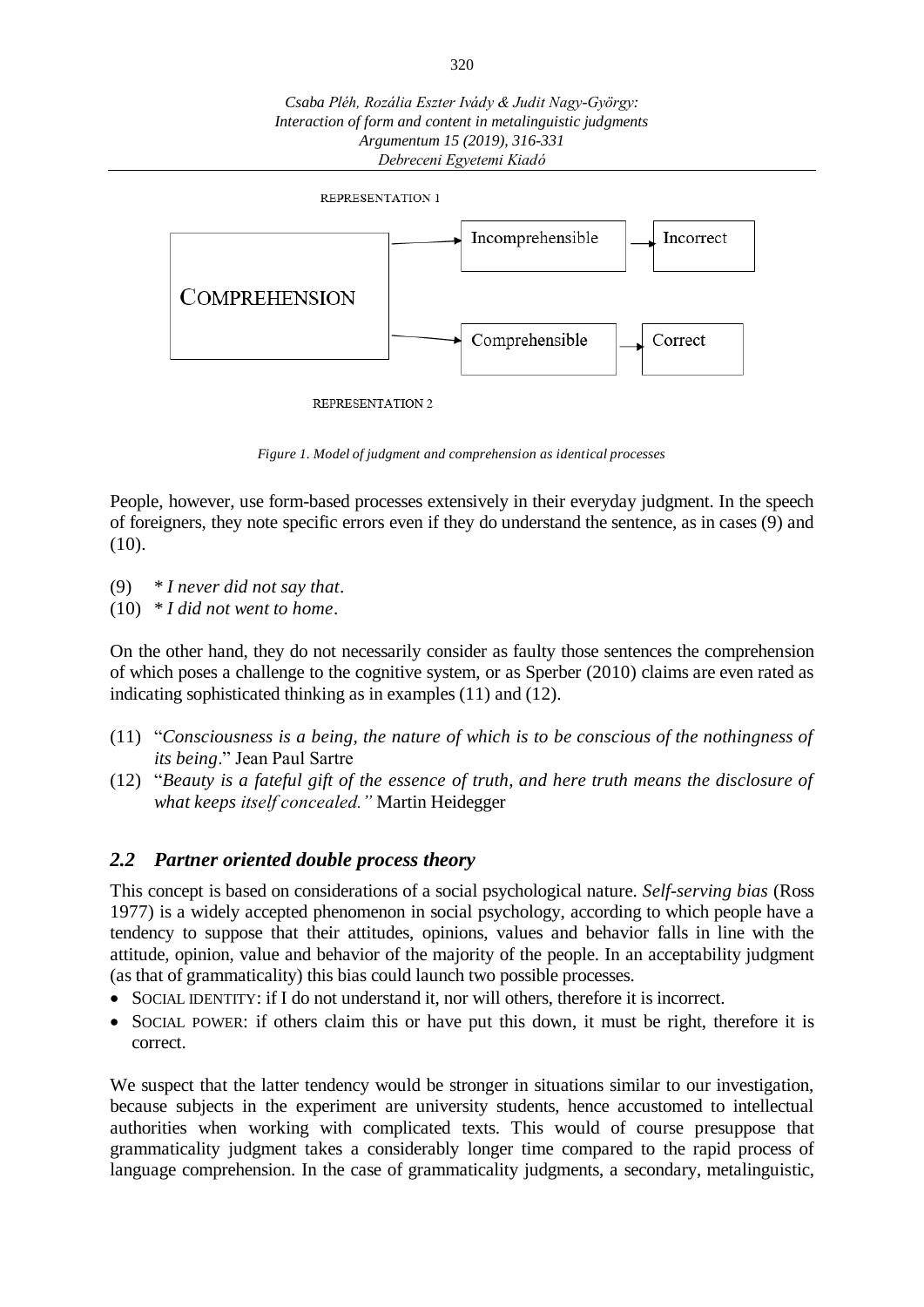socially mediated process would be involved, concentrating on whether others would understand the sentence the subject is asked to give a grammaticality judgment about.

In other words metalinguistic (grammaticality) judgment is at the same time a social judgment and as such, it is affected by the social situation. The subject has to bear in mind the representation of others; they have to think something about what others think and has to compare this with the primary representation that is the result of sentence processing.

This process is shown in Figure 2 ( $R=$  Representation)



*Figure 2. Socially based judgment model*

#### *2.3 The structural model of socially-based judgment*

Two decades ago we have presented a model of linguistic judgment that was based on the social aspect of linguistic grammaticality (Pléh & Bodor 2000). The model was analogous in structure with the Freudian structural model, thus distinguishing between a linguistic Superego, which represents acquired social norms, and an Id which stands for spontaneous language production and linguistic abilities including non-academic grammatical rules (intuitive grammar). The model also includes an Ego, which is to make a final metalinguistic judgment. Rules of the normative language community are supposed to be internalized in this model to form the linguistic Superego, and it is out of the interaction of these internalized rules and the sentence processing mechanisms of the Id that metalinguistic (grammaticality) judgments made by the Ego emerge. According to this model, representative others are the sources of the concept of grammaticality.

According to the model, in certain situations (e.g. when one is looking into a mirror) the influence of the Ego is enhanced in the structure, because of the higher degree of selfconsciousness. Yet the model restricts itself to the aspect of form and leaves open the question of content (see Figure 3).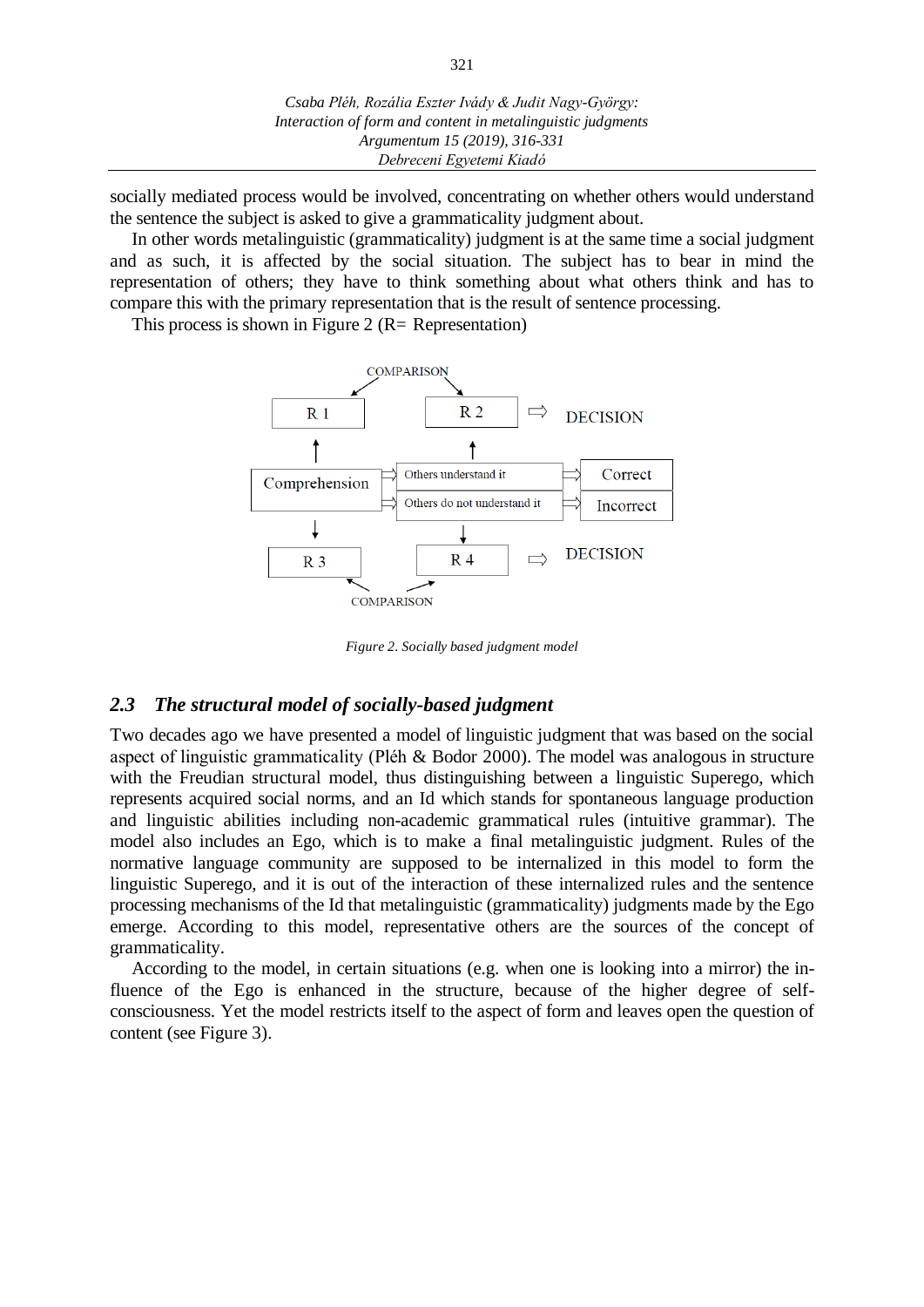*Csaba Pléh, Rozália Eszter Ivády & Judit Nagy-György: Interaction of form and content in metalinguistic judgments Argumentum 15 (2019), 316-331 Debreceni Egyetemi Kiadó*



*Figure 3. The structural model of Pléh and Bodor (2000)*

# *2.4 Comparison of two representations*

There is one assumption behind all these models: namely that all acceptability judgments are based on comparisons of different representations. When understanding a sentence, one creates a mental representation of it, and incorporates this into a system of representations that one already had in mind. When making a grammaticality judgment, there is one more step to be taken: we do not only create a representation of the incoming sentence, but we also compare it with former sentence representations, taking into consideration the social aspects we have seen above (i.e. *What would others say about this?*). If the two representations reach a certain level of similarity, we accept the sentence in question, but should the similarity fall below this level, we refuse it. This is shown schematically in Figure 4.



*Figure 4. Acceptability judgment as a comparison of knowledge and actual input computations*

#### **3 Theoretical background of the experiment**

In the experiment we combined two approaches: models of comprehension and models of linguistic judgments. In order to do this, one has to inquire into three much debated fields of cognitive science, which are the following: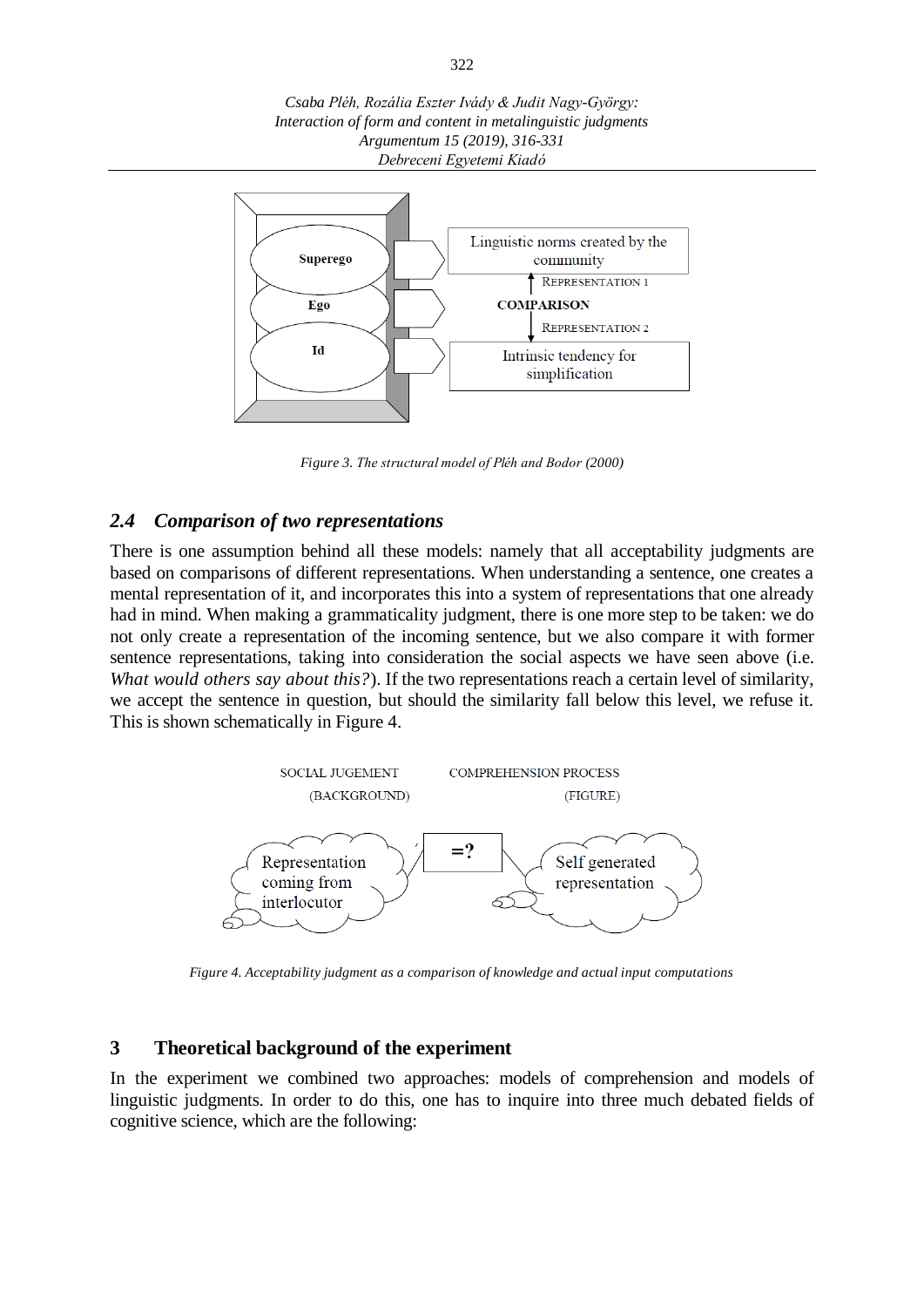- The effect of content and form on acceptability judgments.
- The differences between judgments of sentences with content based on different types of knowledge: lexico-semantic vs perceptual knowledge (see below).
- The effect of situational conditions that affect self-awareness on judgments.

# *3.1 Form and content*

If we are to take the early Chomskyan viewpoint seriously, which is highly grammar-centered, then we would expect that people should accept sentences that are nonsense, but grammatically perfectly constructed nonsense. At the same time in linguistic judgment grammaticality and sensibility are not completely independent. Considering something *to be correct* is not solely up to its *grammaticality* as is supposed by early Chomskyan theories (for a summary on the concepts of 'correct' and 'grammatical' see Fromkin & Rodman 1995).

We intended to find out what happens when grammatical sentences do not violate semantic categories (as in *ideas sleep furiously*), yet they are nevertheless inconsistent with everyday experiences of the world, as shown in Example (13).

#### (13) *Cats have wings*.

Chomskyan theory would be forced to consider these sentences grammatical and thus 'correct', but what happens if we ask native speakers of the language on whose knowledge this theory is supposed to be based?

### *3.2 Conceptual-semantic and perceptual based knowledge*

The original idea came from Andor (1998, 2003), who suggested that taking into consideration the organization of memory systems, we should postulate different knowledge bases underlying language, most typically the lexicon. He proposed three types of knowledge: background knowledge, frame knowledge and scripts. He suggested that the organization of the lexicon is like a system of nodes and connections (which is in accordance with most standard models), where activating a word implies activating all the different types of information connected to the word (including how we learnt the meaning of it.)

### *3.2.1 Perception based knowledge*

This type of information is knowledge that all of us acquire individually by direct experience, such as information about stones being hard, sponges being soft, and that cats have no wings. This is what Russell (1921) traditionally called knowledge by acquaintance as opposed to knowledge based on descriptions. In the paper, we will call this type of knowledge *perceptual knowledge* to refer to the prototypical way of its acquisition.

### *3.2.2 Semantic-conceptual knowledge*

Lexically grounded semantic-conceptual knowledge is what Andor (2003) refers to as frame knowledge and it is typically acquired via descriptions provided by others. People generally do not acquire this type of knowledge through personal perceptual experience. Most of the school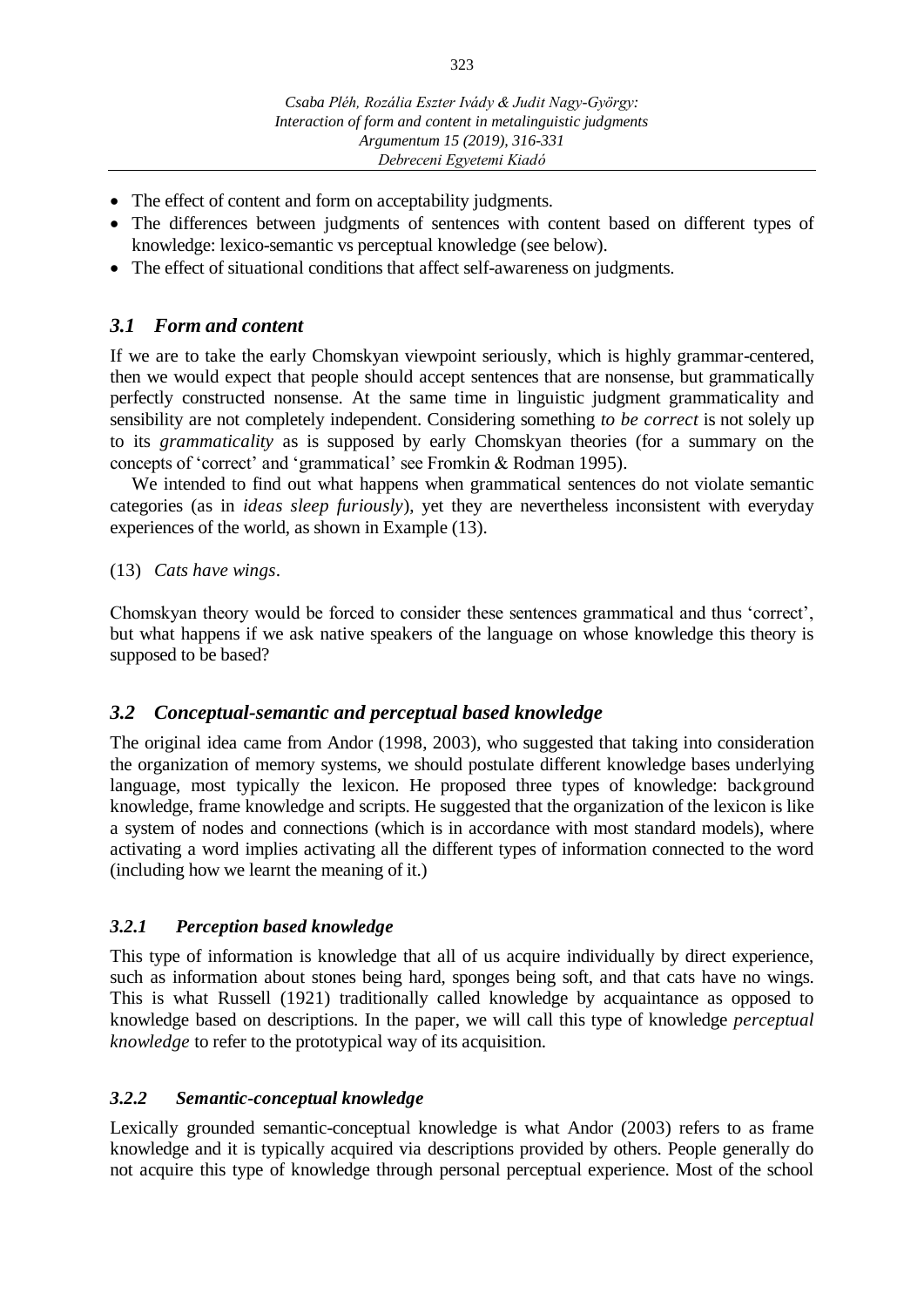curriculum related generic knowledge belongs to this category: we do not usually observe a nuclear reaction ourselves, nevertheless, know the names and properties of particles, we do not travel to Africa, but still know about the savanna. Russell (1921) categorizes this as knowledge based on descriptions. We can consider it today to be semantic-conceptual type of knowledge.

# *3.2.3 Scripts*

These are typically vertically organized social event based knowledges that consist of actions that are sequential in time and have a fixed order in well-known situations. A typical example would be Schank and Abelson's (1977) restaurant script. (For further analysis of scripts see László 1986).

# *3.3 Effects of self-awareness and experimental contexts*

According to the model of Scheier and Carver (1983) the attention directed towards ourselves (often referred to as self-focus) influences our cognitive self-regulation level. We constantly compare actual realized behavior with intended behavior (Powers 1973). The level of self-focus is determined by two factors. First, it has a personality-based more or less permanent factor, which is the amount of attention we pay to our own behavior and expected norms in general. This varies from person to person. The second factor has a more transient nature as it depends on the actual situation: one can manipulate this factor by facing the subject with an audience or by introducing a mirror or a video camera into the experimental setting. Higher self-focus is supposed to enhance the working of the self-comparator in two ways: on the one hand, if selffocus is higher in a situation we feel the necessity to do things right. On the other hand, we also tend to approximate our behavior to the accepted norm, so we compare our actual behavior with what we think people expect us to do (Duval & Wicklund 1972; Scheier & Carver 1983). Low self-awareness on the contrary makes behavior accidental and less organized. One can observe this in people influenced by alcohol (Hull 1981) and in encounter groups in the state of depersonalization.

Higher self-awareness in front of a mirror used in our experimental setting is expected to result in a strong tendency to stick to the norm in metalinguistic judgements. The norm is clear for form/grammaticality, however, the aspect of content is not clear. The experiments by Pléh and Bodor (2000) showed over Hungarian sentence judgments the effects of increased self-awareness while facing a mirror. The question remained however: what norm is there for semantics? It still remained to be investigated whether such a situation had an effect on acceptability judgments from a content/semantic point of view.

# **4 Hypotheses**

In the experiment, the following expectations were tested:

- 1. On a higher self-awareness level (i.e. in front of a mirror) subjects will tend to be more severe in their judgment, as a consequence of trying to keep to the norm. This would be indicated by a higher acceptance of correct sentences and a lower acceptance of incorrect sentences, compared to a control group (without mirror).
- 2. Acceptability decisions will be influenced by the type of error in a sentence (i.e. formal {morpho-syntactic} vs content {semantic} errors) in the following manner: the experimental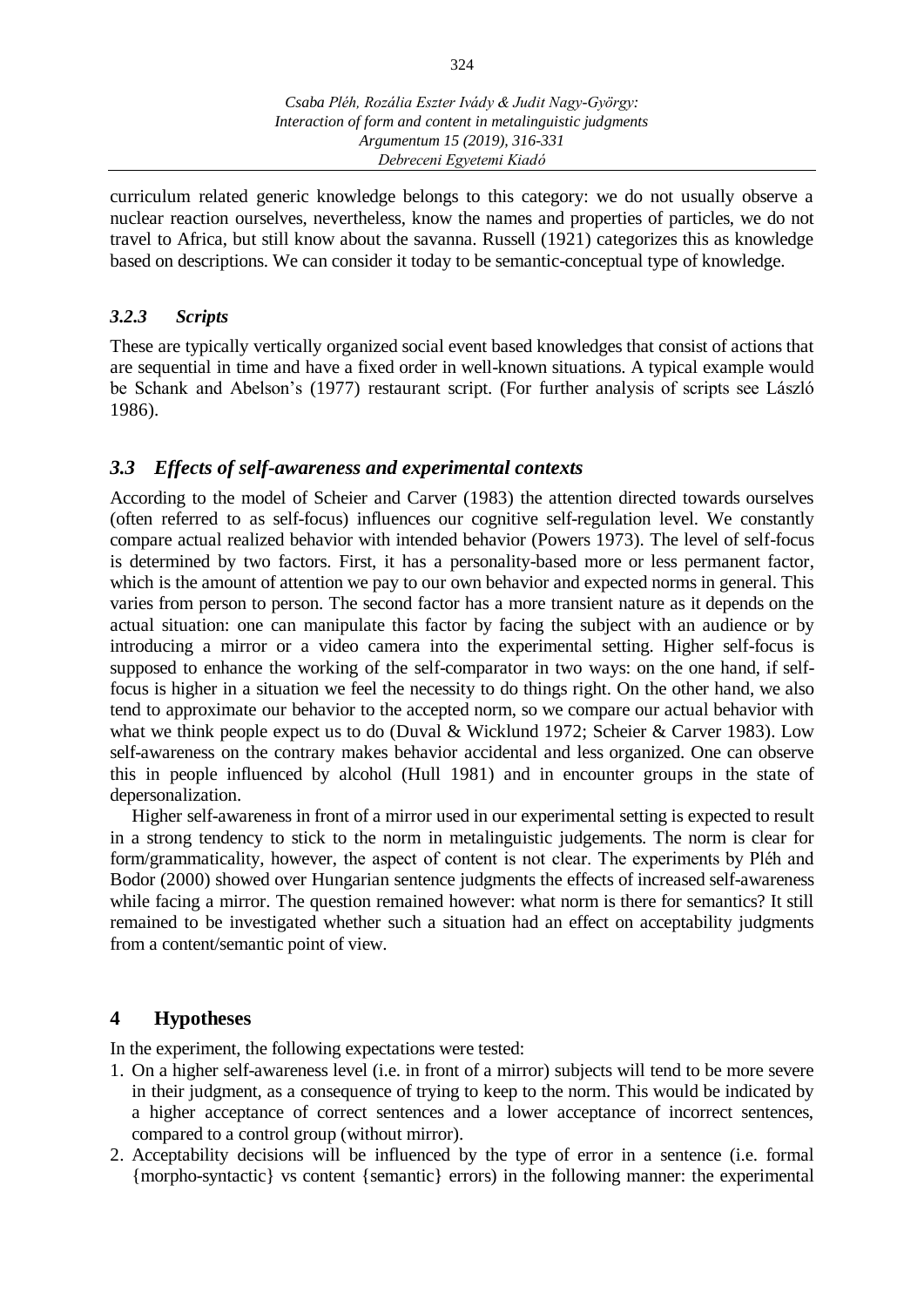group is going to judge formal errors more severely than the control group and we expect them to be less severe on the content side than the controls.

3. In the domain of content, greater uncertainty was expected regarding sentences that contain information appealing to our conceptual-semantic knowledge base than those sentences whose content addresses perceptual knowledge.

# **5 Experimental methods**

#### *5.1 Subjects*

89 university undergraduates participated in the experiment. They were randomly divided into an experimental group and a control group, and then each group was further divided into four smaller groups because of the four types of sentence lists we used in the experiment (see below). Table 3 shows the number of subjects in each group.

| Number of persons | Experiment | Control |
|-------------------|------------|---------|
| 1. List           |            |         |
| 2. List           |            |         |
| 3. List           |            |         |
| 4. List           |            |         |
| Sum               |            |         |

*Table 3. The number of persons in the groups*

### *5.2 Procedure*

Those in the experimental group were individually placed in a room that had a one-way-transparent mirror (of the size 2ms by 1,5m), horizontally aligned on the wall. The control group was placed in the same room, but with a blackboard placed in front of the one-way-transparent mirror, so that it could not be seen. They both had two sheets of paper in front of them, stuck onto the mirror or the blackboard, respectively. On the two sheets of paper we printed the sentences we used in the experiment (for English equivalents of the sample see the Appendix) in letters that were large enough to be seen from that distance even for people with slight eye problems, to make sure no one misread the sentences. The papers were stuck 15 cms above eye level and 10 cms apart so that the subjects in the experimental group were forced to see their own face in the mirror. We placed a desk in front of the mirror/blackboard with an answer sheet on top. According to the instructions (both printed on the paper and emphasized by the experimenters), the subjects had to give a judgment on how acceptable a sentence is, and not on how grammatical or correct it is, to support our hopes that the answers will be more subjective and less influenced by academically taught rules. In other words, our aim was to test the intuitive speaker and not the rule directed scholar. There was no temporal limit, as we wanted to avoid hasty and careless decisions in this highly conscious task.

The experimenters asked a few follow-up questions after subjects filled the sheet of paper, to find out if they noticed that a desk from another room was moved into the experimental room (which is usually used for giving seminars) right in front of the mirror and if they found it strange or had any conscious reflections about the situation. Few problems resulted from the settings, as most of the subjects were not acquainted with the usual equipment of the room. More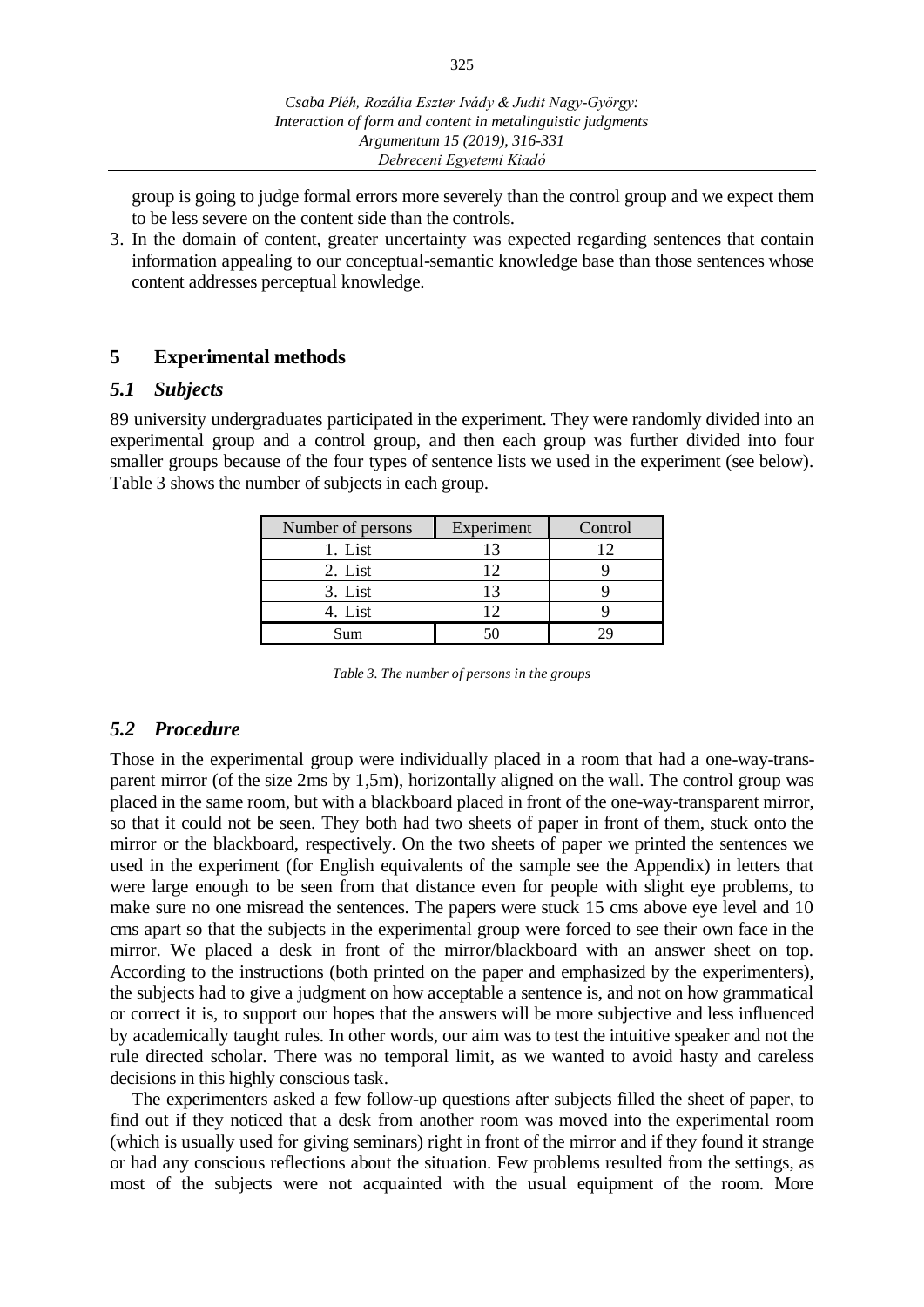preoccupation arose from the fact that many participants noticed we used a one-way observation mirror and were distracted by the feeling of somebody watching them from the other side, which made them concentrate on other aspect of their behavior and not on their written output. However, we can consider the effect negligible, as the aim was to enhance self-awareness, so if the subjects were occupied about being watched, so much the better. There was one last question we asked the subject, to find out if the majority used any conscious strategy to tackle the problem.

### *5.3 The sentences to be judged*

As a first step in the preparation, a list of 20 sentences was constructed, each of which had (in their original correct form) a clear-cut meaning and simple correct syntax. We intended to use sentences that were comprehensible and semantically transparent. After this, 4 versions of each sentence were created with 3 different errors of each initial sentence: incorrect form, incorrect content, incorrect both. An example for a given sentence is shown is Table 4, in English versions.

|                   | Correct form        | Incorrect form        |
|-------------------|---------------------|-----------------------|
| Correct content   | Cats have whiskers. | Catsen have whiskers. |
| Incorrect content | Cats have wings.    | Catsen have wings.    |

*Table 4: Four versions of a typical sentence*

Grammatical errors were morpho-syntactic errors, some of which are strictly stigmatized in the Hungarian language community (Pléh & Bodor, 2000). We used three types of grammatical errors: words with a wrong morpheme on them (one that did not match with their thematic role in the sentence); words with the right morpheme, but the wrong allomorph of the morpheme (Hungarian vocal harmony dictates that front stems go with front suffixes, while back stems go with a back suffix); the third type of error was wrong orthography, misspelling.

*Semantic errors* were incompatible with either perceptual or conceptual-semantic knowledge of the world. As this was a post hoc category there were some sentences that were not easy to be grouped into these categories. Sentences like *Brooders hatch eggs* could be considered as perceptual error base, even if it is highly unlikely that the subjects had seen brooders; so the differences were not always clear-cut, and whenever in doubt we usually put these dubious sentences in the conceptual-semantic group.

The actual lists consisted of 20 sentences each, and contained in equal number the four types of errors, thus five tokens of each of the four sentence types of sentences in one list: 4\*5=20 sentences). We kept the order of the sentences throughout the four lists, but the same sentences in each list had a different type of error. Thus the four lists were counterbalanced regarding the substance of the sentence material. (Anglicized versions of the sentences used are illustrated in the *Appendix*.)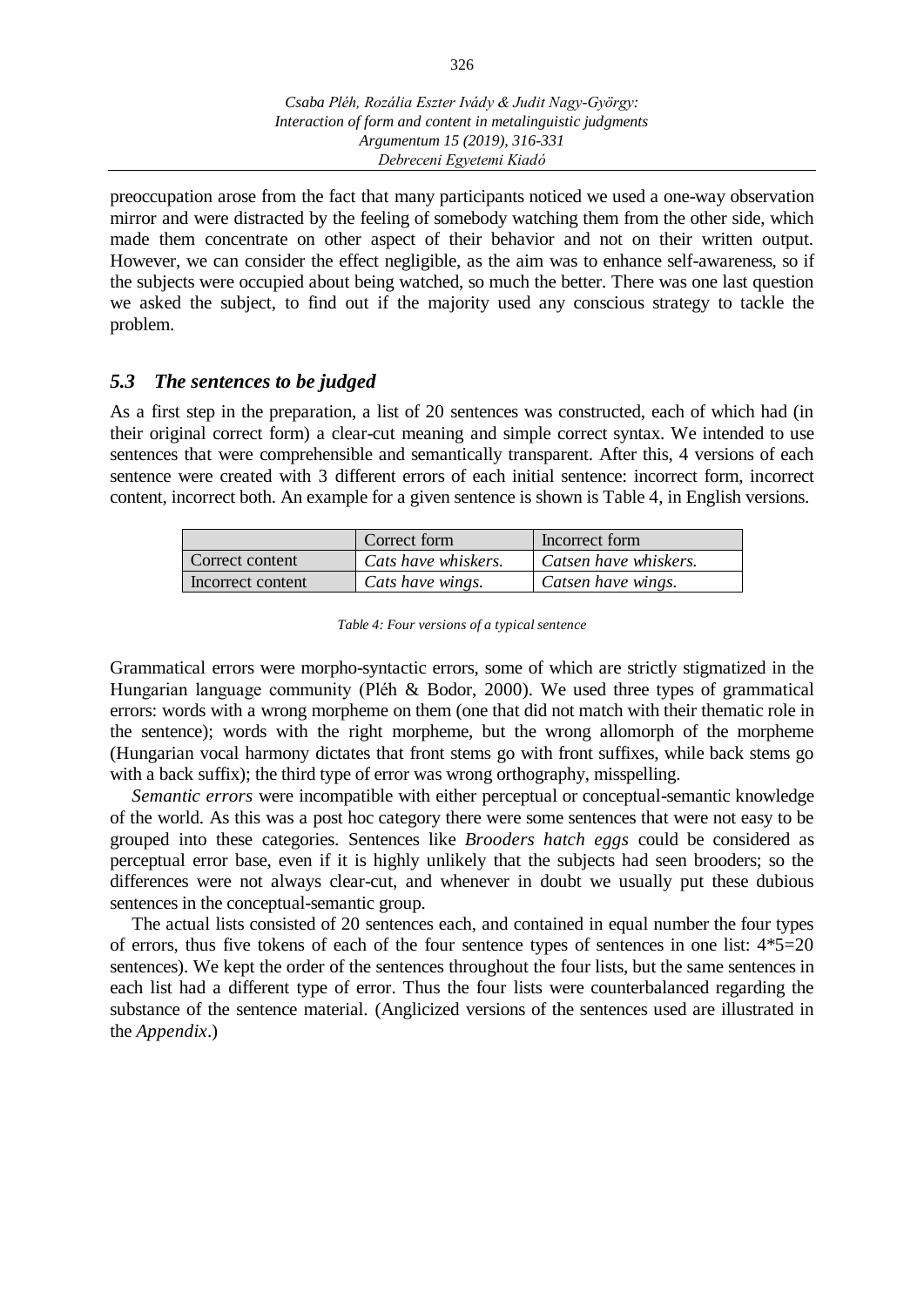### **6 Results**

#### *6.1 Self-awareness and acceptability judgment*

There was no difference in acceptability judgements between control (Mean=0.2955, SD=0.11097) and experimental groups (Mean=0.2981, SD=0.049755) indicating that selfawareness had negligible effect on acceptability judgments (t(87)=-0.118; p=0.906).

#### *6.2 The content and formal errors*

Any type of error was significantly less accepted than correct sentences. There were characteristic differences between the acceptance rate of the different types of errors, resulting in a sequence of Correct > Content >Form > Both. This trend is supported by repeated *t* tests, summarized in Table 5.

|               | Correct   | Form error | Content error | 2 errors |
|---------------|-----------|------------|---------------|----------|
| Correct       |           |            |               |          |
| Formal error  | $5.46***$ |            |               |          |
| Content error | $5.27***$ | $2.42**$   |               |          |
| Two errors    | $57***$   | 0.27       | $2.18*$       |          |

*Table 5. The differences between the four types of errors across the experimental and control groups t* tests: \*\*\* p< 0.001, \*\* p < 0.01, \* p < 0.05

At the same time, error differences between the experimental and control groups did not show the pattern sketched in the hypotheses: although the experimental group was slightly more strict in its decisions about form, there was still no difference whatsoever between the experimental and the control groups in the semantic (content) domain (see Figure 5).



*Figure 5. The acceptance of formal and content errors in the two groups*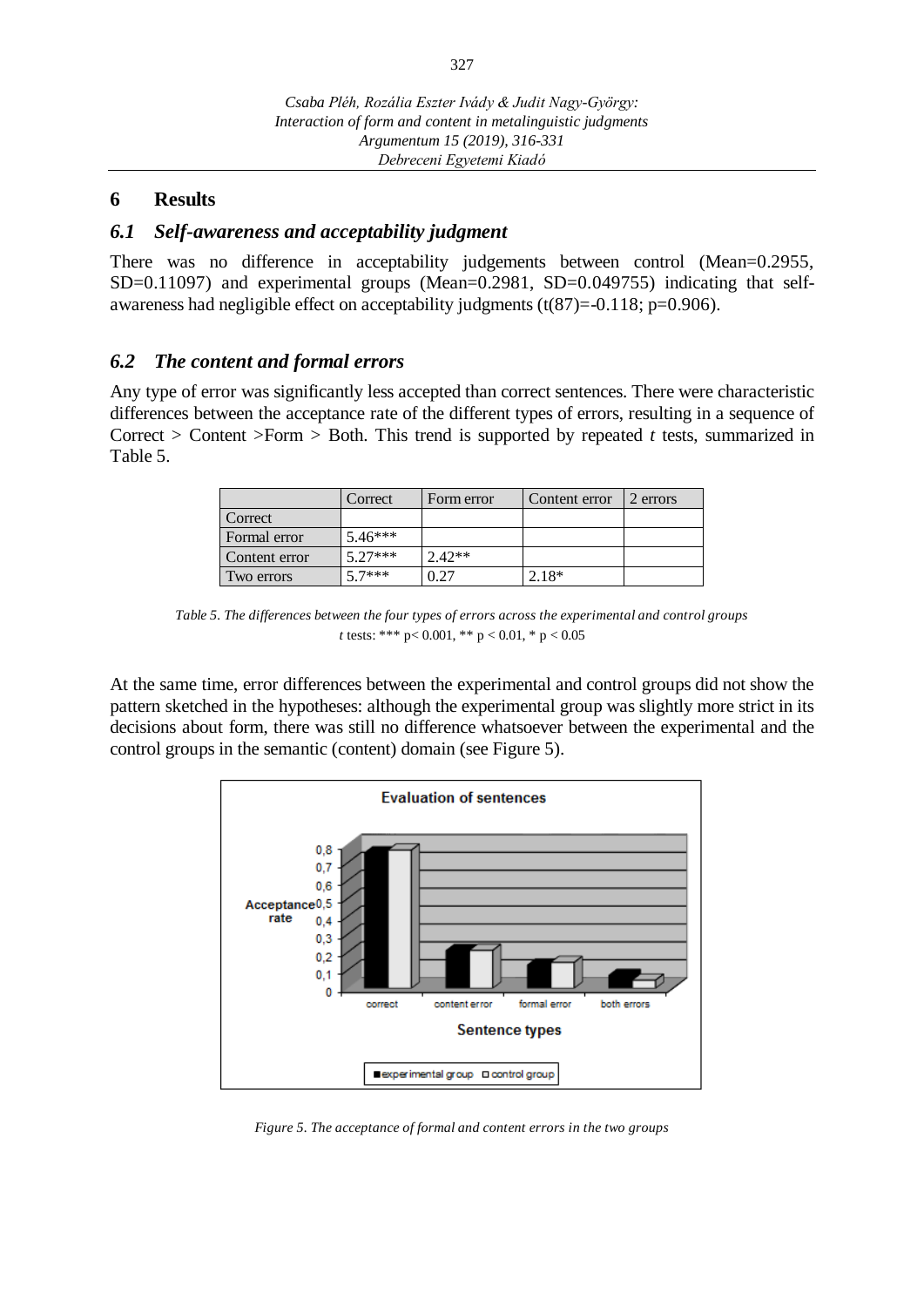#### *6.2.1 Perceptual and conceptual-semantic knowledge*

In this post hoc analysis we aimed at finding a difference between

a. the acceptance rate of perceptual and conceptual- semantic acceptance in the entire sample, b. the pattern of the control and experimental groups in accepting these two types of sentences. The acceptance rate of conceptual-semantical knowledge based sentences was higher both in the correct case (82% versus 68%, t=2,98, p<0,004) and in the case of incorrectness as well (24% versus 16%,  $t=2,00$ ,  $p<0,05$ ). This is to say that in an experimental setting sentences relying on perceptual knowledge are always more strictly judged, whereas we tend to accept sentences that appeal to our knowledge based on description. At the same time, there was no significant difference between control and experimental groups in this aspect.

#### *6.2.2 Types of morphosyntactic errors*

There were no significant differences between the 3 types of errors (wrong morpheme, wrong allomorph, bad spelling), therefore we shall not go into the question in detail. For a detailed discussion see Ivády and Nagy-György (2005).

#### **7 Discussion**

#### *7.1 Self-awareness – effects of the mirror*

There was no significant difference between groups with different levels of self-awareness, which shows that by involving a semantic aspect in the experiment, the results obtained by Pléh and Bodor (2000) disappear. In our experiment, there was no significant difference between the experimental and control groups – not even on the grammaticality domain.

#### *7.2 Content – semantics*

There was a significant difference between the two (perceptual vs conceptual-semantic) types of knowledge, with the interesting result that we tend to accept sentences based on conceptualsemantic knowledge more readily. This might be due to the social psychological aspect of the experiment mentioned in the introductory part: we tend to accept everything we do not know for certain.

#### *7.3 Form*

Form was a strong determining factor in the experiment, it had nearly 10% more explanatory force than content regarding rejections. At the same time, the expected interaction between selfawareness and sentence error type (form vs. content) could not be detected.

All of this implies that it would be worthwhile to carry out a more balanced and careful experiment to find out more about the relationship between form and content in metalinguistic judgments, where the two types of knowledge are to be taken into consideration in designing the material, not only in post hoc examination of the results.

At the same time, as another study by Ivády and Nagy (2005) had shown the university students in this sample were much more permissive in general regarding acceptability judgements than high school students, and there were none trivial effects of the setting. In a group task,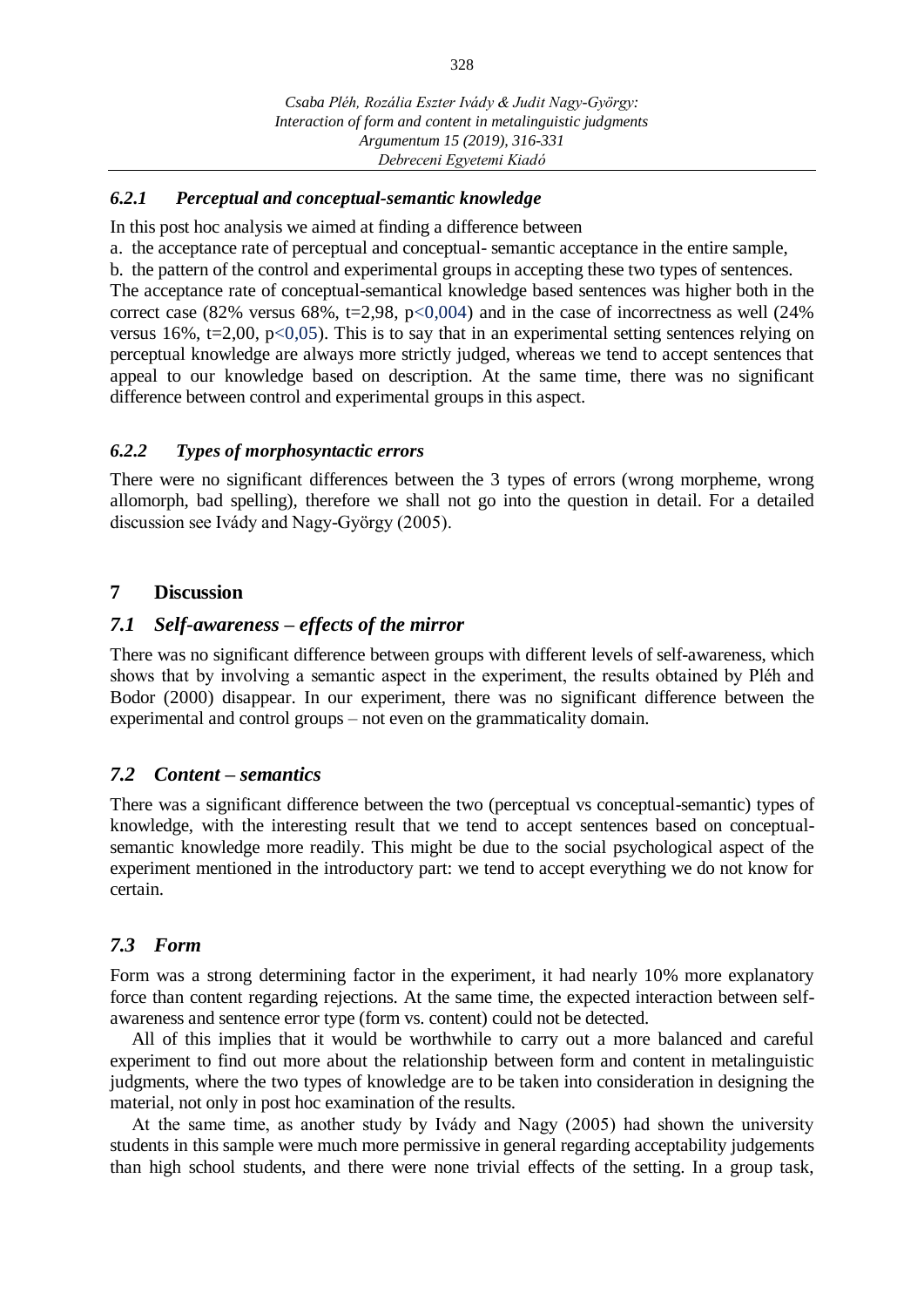subjects were more lenient than in an individual testing like in the present study. In reactions times in their study, the effects of content was clear. Content-based rejection was faster than grammar based rejection. That implies that our metalinguistic model might be indeed using a content-based approach.

#### **References**

- Andor, J. (1998): A komplex lexikálisjegy analízis és a mormota esete. In: Pléh, Cs. & Győri, M. (eds.): *A kognitív szemlélet a nyelv kutatásában.* Budapest: Pólya, 83–100.
- Andor, J. (2003): On the social-cognitive and linguistic status of various types of knowledge and knowledge structures. In: Komlósi, L.I., Houtlosser, P. & Leezenberg, M. (eds.): *Communication and Culture: Argumentative, Cognitive and Linguistic Perspectives.*  Amsterdam: SicSat, 115–130.
- Chomsky, N. (1957): *Syntactic Structures.* Hague: Mouton.
- Chomsky, N. (2018): *What Kind of Creatures Are We?* New York: Columbia University Press.
- Clark, H. & Clark, E. (1977): *Psychology and Language.* New York: Harper.
- Clifton, C. Jr. & Ferreira, F. (1987): Modularity in sentence comprehension. In: Garfield, J.L. (ed.): *Modularity in Knowledge Representation and Natural-Language Understanding.*  Cambridge, Mass.: MIT Press.
- Cooper, W.E. & Walker, E.C.T. (eds.) (1979): *Sentence Processing: Psycholinguistic Studies Presented to Merrill Garrett.* Hillsdale: Lawrence Erlbaum.
- Duval, S. & Wicklund, A.R. (1972): *A Theory of Objective Self-Awareness.* New York: Wiley*.*
- Ferreira, F. & Clifton, C. (1986): The independence of syntactic parsing. *Journal of Memory and Language* 25, 348–368.
- Fodor, J. (1983): *The Modularity of Mind.* Cambridge: MIT Press.
- Forster, K. (1979): Levels of processing and the structure of the language processor. In: Cooper, W.E. & Walker, E.C.T. (eds.): *Sentence Processing: Psycholinguistic Studies Presented to Merrill Garrett.* Hillsdale: Lawrence Erlbaum, 27–84.
- Forster, K.I. & Olbrei, I. (1973): Semantic heuristics and syntactic analysis. *Cognition* 2, 319–347.
- Fromkin, V. & Rodman, R. (1995): *An Introduction to Language.* Cambridge: Cambridge University Press.
- Gergely, Gy. & Pléh, Cs. (1994): Lexical processing in an agglutinative language and the organization of the lexicon. *Folia Linguistica* 28, 175–204.
- Grice. P. (1975): Logic & conversation. In: Cole, P. & Morgan, J.L. (eds.): *Syntax and Semantics. Vol. 3: Speech Acts*. New York: Academic Press, 41–58.
- Hull, J.G. (1981): A self-awareness model of the causes and effects of alcohol consumption. *Journal of Abnormal Psychology* 90, 586–600.
- Ivády, R.E. & Nagy-György, J. (2005): Tartalmi és formai tényezők kölcsönhatása a nyelvi ítéletekben, avagy van-e a mondatnak flörbje? In: Gervain, J., Kovács, K., Lukács, Á. & Racsmány, M. (eds.): *Az ezerarcú elme.* Budapest: Akadémiai, 135–151.
- László, J. (1986): Scripts for interpersonal situations. *Studia Psychologica* 28, 125–135.
- Marslen-Wilson, W.D. & Tyler, L.K. (1980): The temporal structure of spoken language understanding. *Cognition* 8, 1–71.
- Miller, G.A. & Isard, S. (1963): Some perceptual consequences of linguistic rules. *Journal of Verbal Learning and Verbal Behavior* 2, 217–228.
- Pickering M. & Garrod, S. (2004): The interactive alignment model. *Behavioral and Brain Sciences* 27, 169–189.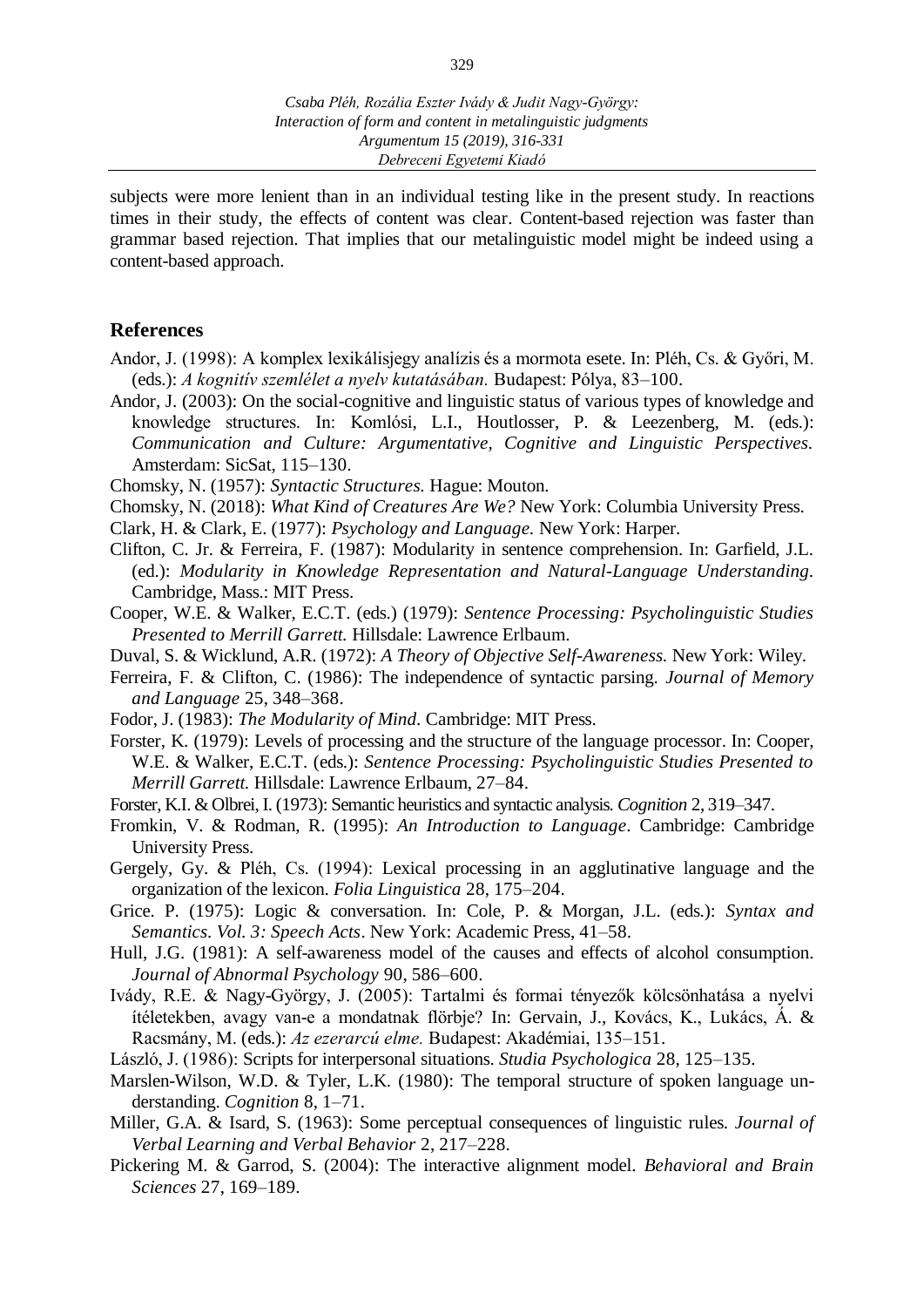- Pléh, Cs. (1985): A hiperkorrekció és a lazaság között: a nyelvi intuíció néhány életkori és pedagógiai befolyásolójáról. *Műhelymunkák a nyelvészet és társtudományai köréből* 1, 71–85.
- Pléh Cs. (2000): Modularity and pragmatics: some simple and some complicated ways. *Pragmatics* 10.4, 415–438.
- Pléh, Cs. & Bodor, P. (2000): Linguistic Superego in a normative language community and the stigmatization–hypercorrection dimension. *Multilingua* 19, 123–139.
- Pléh, Cs., Ivády, R.E. & Nagy-György, J. (2001): Tartalmi és formai tényezők kölcsönhatása a nyelvi ítéletekben. In: Pléh, Cs., László, J. & Oláh, A. (eds.): *Tanulás, kezdeményezés, alkotás.* Budapest: ELTE Eötvös Kiadó, 262–285.
- Powers, W. T. (1973): *Behavior: The Control of Perception*. Chicago: Aldine.
- Ross, L. (1977): The intuitive psychologist and his shortcomings: distortions in the attribution process. *Advances in Experimental Social Psychology* 10, 173–220.
- Russell, B. (1921): *The Analysis of Mind*. London: Allan and Unwin.
- Schank R.C. & Abelson R.P. (1977): *Scripts, Plans, Goals and Understanding*. New York: Academic Press.
- Scheier, M.F. & Carver, C.S. (1983): Self-directed attention and the comparison of self with standard. *Journal of Experimental Social Psychology* 19*,* 205–222.
- Slobin, D. (1966): Grammatical transformations and sentence comprehension in childhood and adulthood. *Journal of Verbal Learning and Verbal Behavior* 5, 219–227.
- Sperber, D. (2000): Metarepresentations in an evolutionary perspective. In: Sperber, D. (ed.): *Metarepresentations.* New York: Oxford University Press, 117–137.
- Sperber, D. & Wilson, D. (1995): *Relevance: Communication and Cognition.* Oxford, Cambridge: Blackwell Publishers.
- Thuma, O. & Pléh, Cs. (2000): Ambiguity and morphological decomposition in Hungarian. In: Schaner-Wolles, C., Rennison, J. & Neubarth, F. (eds.): *Naturally! Linguistic Essays in Honour of Wolfgang Ulrich Dressler on the Occasion of his 60th Birthday*. Torino: Rosenberg & Sellier, 128–142.

Csaba Pléh Central European University Department of Cognitive Science H-1051 Budapest Nádor u. 9. [vispleh@ceu.edu](mailto:vispleh@ceu.edu)

Rozália Eszter Ivády University of Szeged Department of Psychology Cognitive Science Group

Judit Nagy-György University of Szeged Bolyai Institute H-6720 Szeged Aradi vértanúk tere 1. [Nagy-Gyorgy@math.u-szeged.hu](mailto:Nagy-Gyorgy@math.u-szeged.hu)